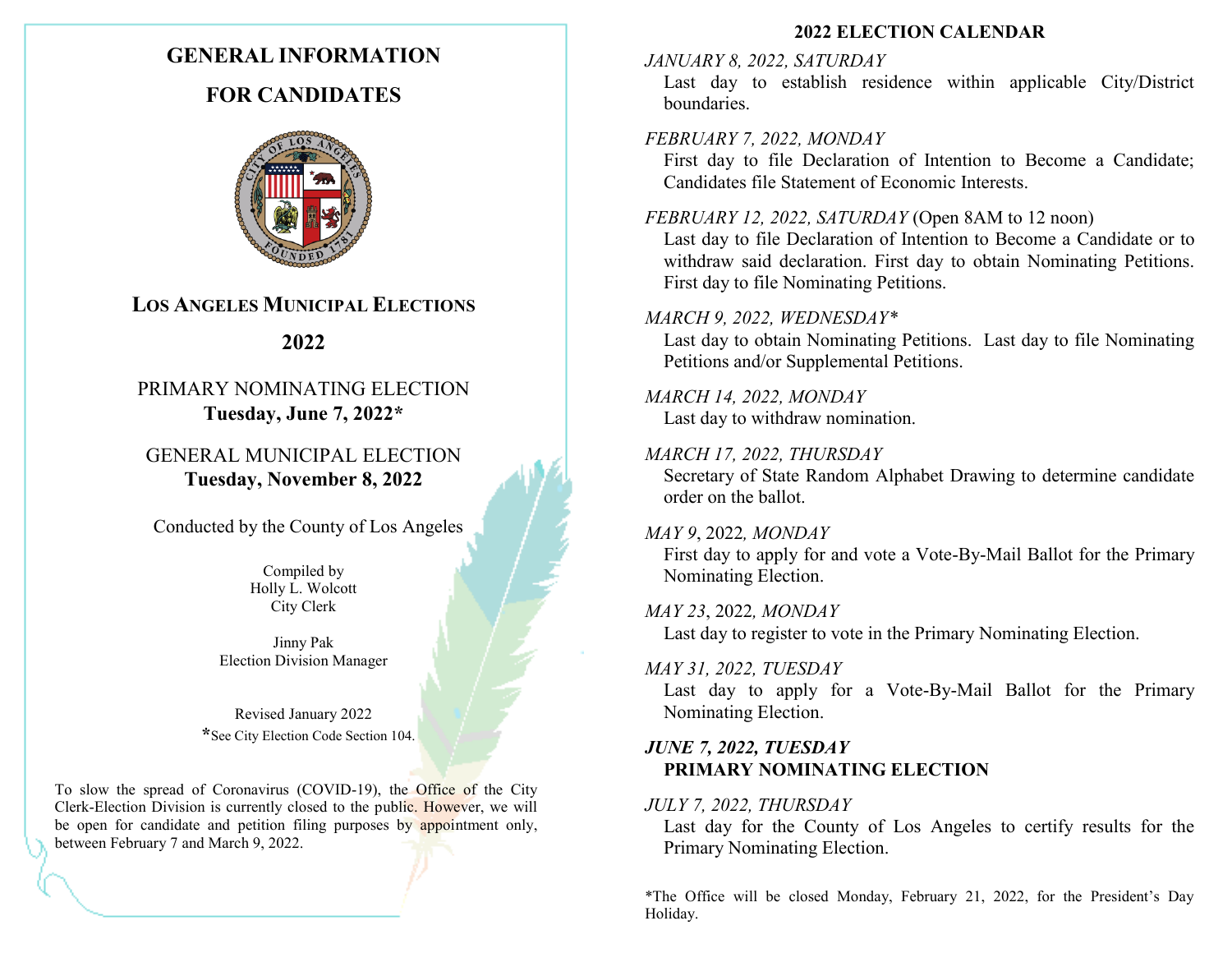### *OCTOBER 10, 2022, MONDAY*

First day to apply for and vote a Vote-By-Mail Ballot for the General Municipal Election.

### *OCTOBER 24, 2022, MONDAY*

Last day to register to vote in the General Municipal Election.

*NOVEMBER 1, 2022, TUESDAY*

Last day to apply by mail for a Vote-By-Mail Ballot for the General Municipal Election.

## *NOVEMBER 8, 2022, TUESDAY* **GENERAL MUNICIPAL ELECTION**

### *DECEMBER 8, 2022, THURSDAY*

Last day for County of Los Angeles to certify results for the General Municipal Election.

## **DECLARATION OF INTENTION**

The first official step in running for office is to complete a Declaration of Intention to Become a Candidate\*, which is available from the Office of the City Clerk - Election Division on the following dates:

|                   | FILING DATES: First Day - Mon., February 7, 2022 |
|-------------------|--------------------------------------------------|
| [Charter Section] | Last Day - Sat., February 12, 2022               |
| $421(a)$ ]        | (Open 8AM to 12 noon on Sat., February 12, 2022) |

\*Only forms provided by the City Clerk will be accepted.

# **WITHDRAWING DECLARATION OF INTENTION**

You may withdraw your Declaration of Intention to Become a Candidate no later than *Saturday, February 12, 2022* [Charter Section 421(b)].

# **NOMINATING PETITIONS**

The second official step in running for office is to obtain and file a Nominating Petition\*. Petitions are issued only to you or your representative. The representative must have your written and signed request.

ISSUE AND FILING DATES: [Charter Section 422(b)] First Day – *Sat., February 12, 2022* Last Day – *Wed., March 9, 2022* (Open 8AM to 12 noon on Sat., February 12, 2022)

\*Only forms provided by the City Clerk will be accepted**.**

*Note:* The office will be closed Monday, February 21, 2022, for the President's Day Holiday.

# **WITHDRAWING NOMINATION**

You may withdraw your nomination no later than *Monday, March 14, 2022* [Charter Section 423].

**SIGNATURES AND FILING FEE** - ALL OFFICES: Pursuant to Charter Section 422(a), each candidate shall do one of the following:

1. Pay a filing fee in the amount of \$300 and file with the City Clerk a petition for nomination on the form prepared by the City Clerk, bearing the signatures of no less than 500 and no more than 1,000 petitioners (500 signatures must be valid);

or

2. File a petition for nomination on the form prepared by the City Clerk, bearing the signatures of no less than 1,000 and no more than 2,000 petitioners (1,000 signatures must be valid).

## FILING FEE IS NON-REFUNDABLE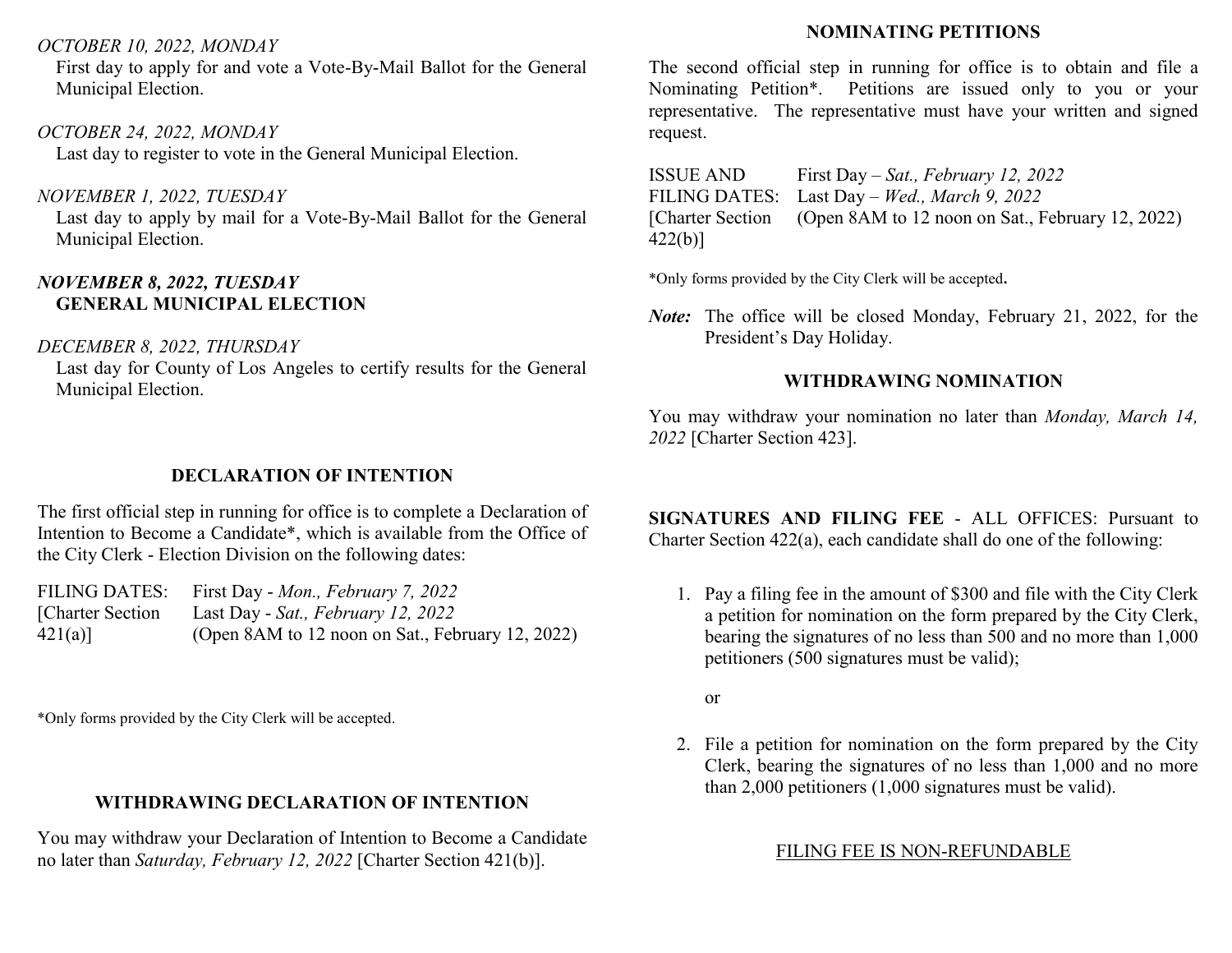#### **VALID SIGNATURES - WHERE OBTAINED**

**MAYOR**, **CITY ATTORNEY** and **CITY** C**ONTROLLER:** from qualified, registered voters within the City of Los Angeles [Charter Section 422(a)];

**MEMBER OF LOS ANGELES CITY COUNCIL:** from qualified, registered voters of the Council District in which you are running [Charter Section 422(a)];

**MEMBER OF BOARD OF EDUCATION OF LOS ANGELES UNIFIED SCHOOL DISTRICT**: from qualified, registered voters of the Board of Education District in which you are running [Charter Section 422(a)];

**FILING PETITIONS:** Nominating Petitions must be filed at the Office of the City Clerk - Election Division beginning Saturday, February 12\* through Wednesday, March 9, 2022, between 8:00 a.m. and 5:00 p.m., Monday through Friday. All sections of your petition must be filed at the same time [Election Code Sections 111(b) and 310(a)].

**SUPPLEMENTAL PETITIONS:** If the Petition is found to be insufficient prior to the deadline for filing Petitions, you may file a Supplemental Petition. These Petitions must be obtained from the Office of the City Clerk - Election Division. No Supplemental Petitions are accepted for filing after the last day specified for filing Petitions – Wednesday, March 9, 2022 [Charter Section 422(c) and Election Code Section  $310(i)$ ].

\*Open 8AM to 12 noon on Saturday, February 12, 2022.

**All forms mentioned above shall be obtained from and are to be filed with:**

> **Office of the City Clerk Election Division 555 Ramirez Street, Space 300 Los Angeles, CA 90012 (213) 978-0444, (888) 873-1000 TTY: 3-1-1 for LA Residents or (213) 485-2121** <https://clerk.lacity.org/clerk-services/elections>

To slow the spread of Coronavirus (COVID-19), the Office of the City Clerk - Election Division is currently closed to the public. However, we will be open for candidate and petition filing purposes by appointment only, between February 7 and March 9, 2022.

# **OFFICES TO BE FILLED**

#### **MAYOR**

*INCUMBENT:* Eric Garcetti\*

*TERM OF OFFICE:* 4 years, commencing December 12, 2022 [Charter Section 205]. 2 terms maximum.

*SALARY:* \$278,982.<sup>1</sup>

*QUALIFICATIONS:* Registered voter of the City of Los Angeles at the time of nomination and election, and resident of the City of Los Angeles since at least January 8, 2022 [Charter Section 407(a)].

### **CITY ATTORNEY**

*INCUMBENT:* Mike Feuer\*

*TERM OF OFFICE:* 4 years, commencing December 12, 2022 [Charter Section 205]. 2 terms maximum.

*SALARY:* \$257,522.<sup>1</sup>

*QUALIFICATIONS:* Must be qualified to practice in all the courts of the state, and must have been so qualified for at least 5 years immediately preceding his or her election [Charter Section 270]. Registered voter of the City of Los Angeles at the time of nomination and election, and resident of the City of Los Angeles since at least January 8, 2022 [Charter Section 407(a)].

### **CITY CONTROLLER**

*INCUMBENT:* Ron Galperin\*

*TERM OF OFFICE:* 4 years, commencing December 12, 2022 [Charter Section 205]. 2 terms maximum.

*SALARY:* \$236,062.<sup>1</sup>

*QUALIFICATIONS:* Registered voter of the City of Los Angeles at the time of nomination and election, and resident of the City of Los Angeles since at least January 8, 2022 [Charter Section 407(a)]

 $\frac{1}{1}$ Salary as of July 1, 2019

*\_\_\_\_\_\_\_\_\_\_\_\_\_\_\_\_\_\_\_\_\_\_\_\_*

<sup>\*</sup>Not eligible to run for additional term due to term limits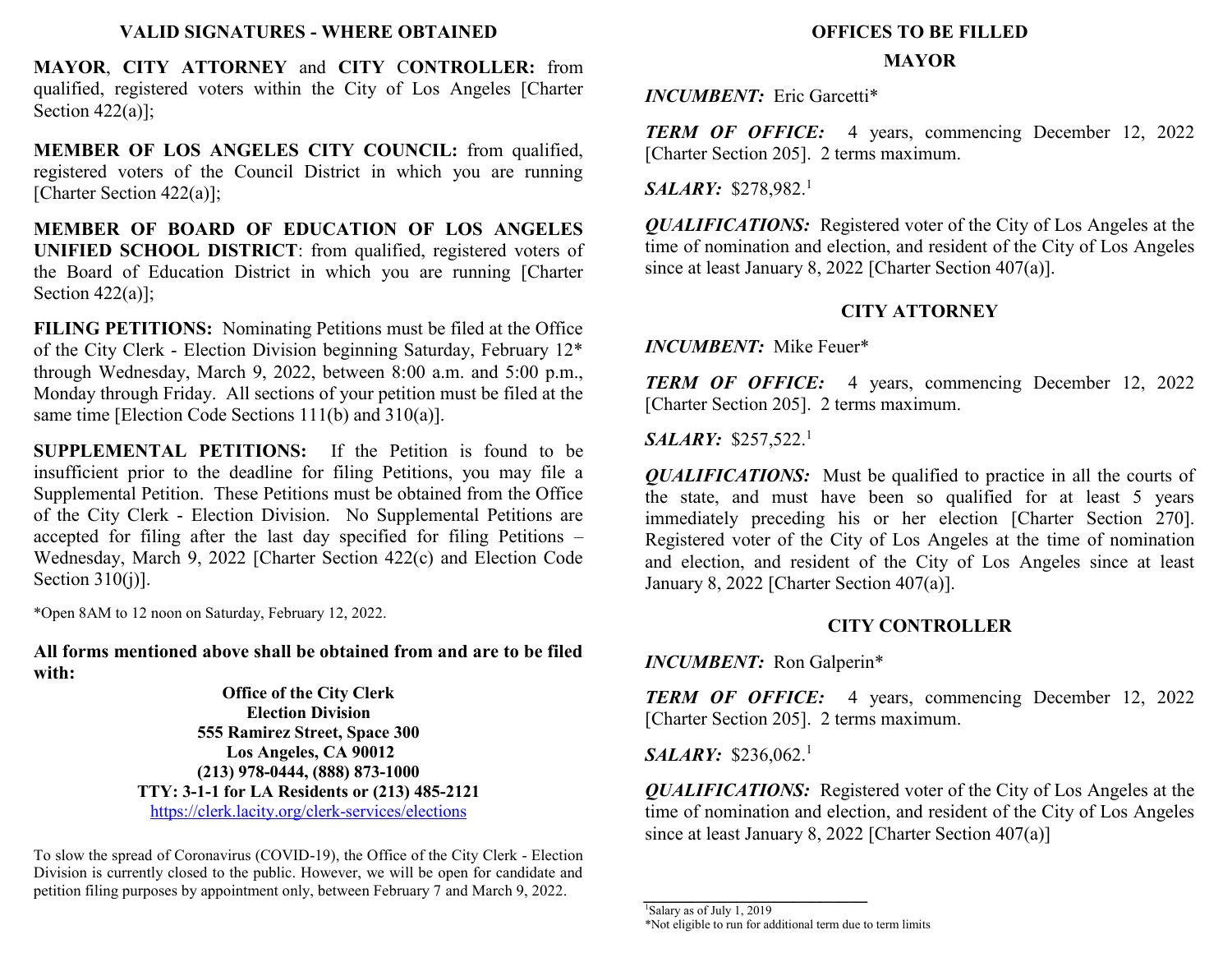### **MEMBERS OF THE LOS ANGELES CITY COUNCIL**

| District | Incumbent           |
|----------|---------------------|
|          | Gilbert Cedillo     |
| 3        | Bob Blumenfield     |
| 5        | Paul Koretz*        |
| 7        | Monica Rodriguez    |
| 9        | Curren D. Price Jr. |
| 11       | Mike Bonin          |
| 13       | Mitch O'Farrell     |
| 15       | Joe Buscaino        |
|          |                     |

*TERM OF OFFICE:* 4 years, commencing December 12, 2022 [Charter Section 205]. 3 terms maximum.

*SALARY:* \$214,602.<sup>1</sup>

*QUALIFICATIONS:* Registered voter of the City of Los Angeles at the time of nomination and election, and resident of the Council District since at least January 8, 2022 [Charter Section 407(a)].

## **MEMBERS OF THE BOARD OF EDUCATION OF THE LOS ANGELES UNIFIED SCHOOL DISTRICT**

|               | District Incumbent      |
|---------------|-------------------------|
| $\mathcal{L}$ | Mónica García*          |
| 4             | Nick Melvoin            |
| 6             | Kelly Fitzpatrick-Gonez |

*TERM OF OFFICE:* 4 years, commencing December 12, 2022 [Charter Section 806(b)]. 3 terms maximum.

**SALARY:** \$50,000 for members of the Board of Education with outside employment. [Charter Section 804].

OR

For a Board Member who devotes his or her entire time to the duties of serving as a member of the Board of Education for the LAUSD and who accepts no compensation, fee or honorarium from outside employment, shall be paid a full-time salary of  $$125,000.<sup>2</sup>$ 

*\_\_\_\_\_\_\_\_\_\_\_\_\_\_\_\_\_\_\_\_\_\_\_\_* <sup>1</sup>Salary as of July 1, 2019

<sup>2</sup>Salary as of July 10, 2017

\*Not eligible to run for additional term due to term limits

*QUALIFICATIONS:* Registered voter of the Los Angeles Unified School District at the time of nomination and election, and resident since at least January 8, 2022 [Charter Sections 407(a) and 803].

### **OCCUPATIONAL DESIGNATION ON BALLOT**

Candidates for office may have printed on the ballot their principal professions, vocations, or occupations in **not more than three words.** No proper name, other than a geographic place, may be used as part of the designation. Incumbents shall have printed on the ballot, at their option, the word "Incumbent" or the words designating their elective office [Election Code Section 306].

### **POLITICAL REFORM ACT OF 1974**

The Political Reform Act of 1974 is a State of California statute that requires all candidates and committees supporting or opposing such candidates and committees, or supporting or opposing ballot measures in an election, to disclose their contributions and expenditures.

### **Advisory Notice**

Pursuant to City of Los Angles Ordinance No. 187219, beginning Monday, November 8, 2021, PROOF OF COVID-19 VACCINATION or PROOF OF NEGATIVE COVID-19 TEST (conducted within the last 72 hours) will be required to enter City buildings.

Those unable to provide this proof will be provided assistance at a table located immediately outside the office.